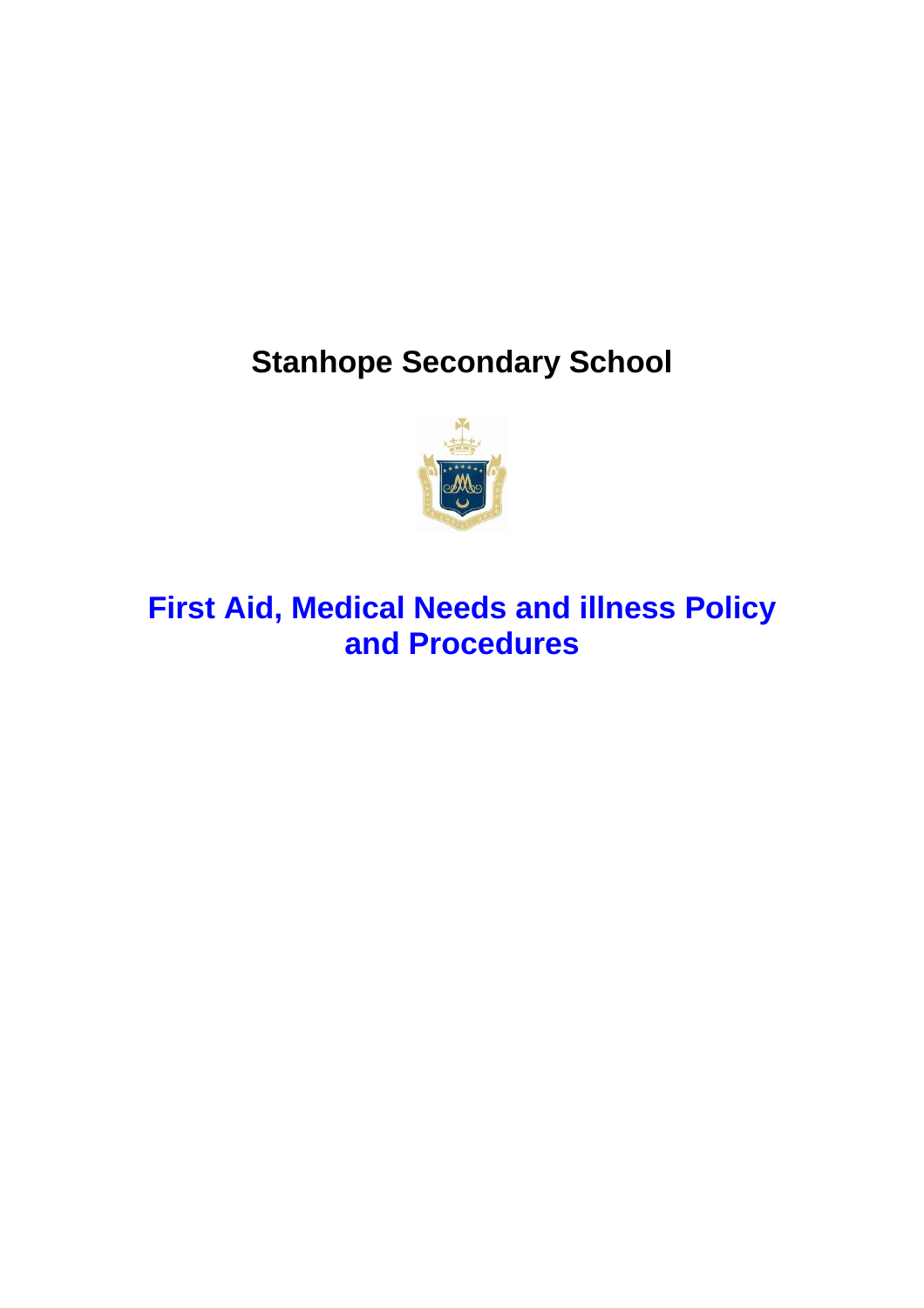### **First Aid, Medical Needs and illness Policy and Procedures Stanhope Secondary School**

#### **Purpose**

This policy sets out how we at Stanhope Secondary School deliver First Aid and the roles and responsibilities of all staff in administering First Aid.

The purpose of First Aid is to ensure that any immediate danger and discomfort is alleviated. Any First Aid rendered by the School is intended to be of a temporary nature and to be the minimum level of care. Any further diagnosis or extended care should be passed on to medical professionals. Injuries should be fully examined by Parents/Guardians when students arrive home. This policy aims to ensure that everyone concerned with First Aid, whether practitioner or recipient is kept safe.

#### **Awareness of Medical Needs**

- On our School's enrolment Form, Parents are requested to inform the school of any medical condition or allergy from which their student may suffer.
- Relevant information is retained in the office
- It is the Parent's responsibility to notify the School of any changes in existing medical conditions.
- Any medical conditions or allergies will be added to the student's profile in the office and on VSWare and it is the responsibility of the Teacher to familiarise themselves with the condition, the action to be taken if required and the location of inhalers, epi-pens, medication etc is in the front office.
- Any changes or additions to a student's medical condition must be given to the School Secretary and passed onto Teachers as soon as they are known. This is especially important when students with medical conditions join the school within the academic year.
- Staff's attention will be drawn towards any student with medical conditions and a reminder will be posted on VSWare/teams
- A file containing all class lists in the school and medical conditions relating to particular students will be held on the school office and is available to Substitute teachers.
- Students with a serious medical condition (such as allergies requiring epi-pen administration) will have their photographs displayed in the staff room, so that staff can become familiar with them.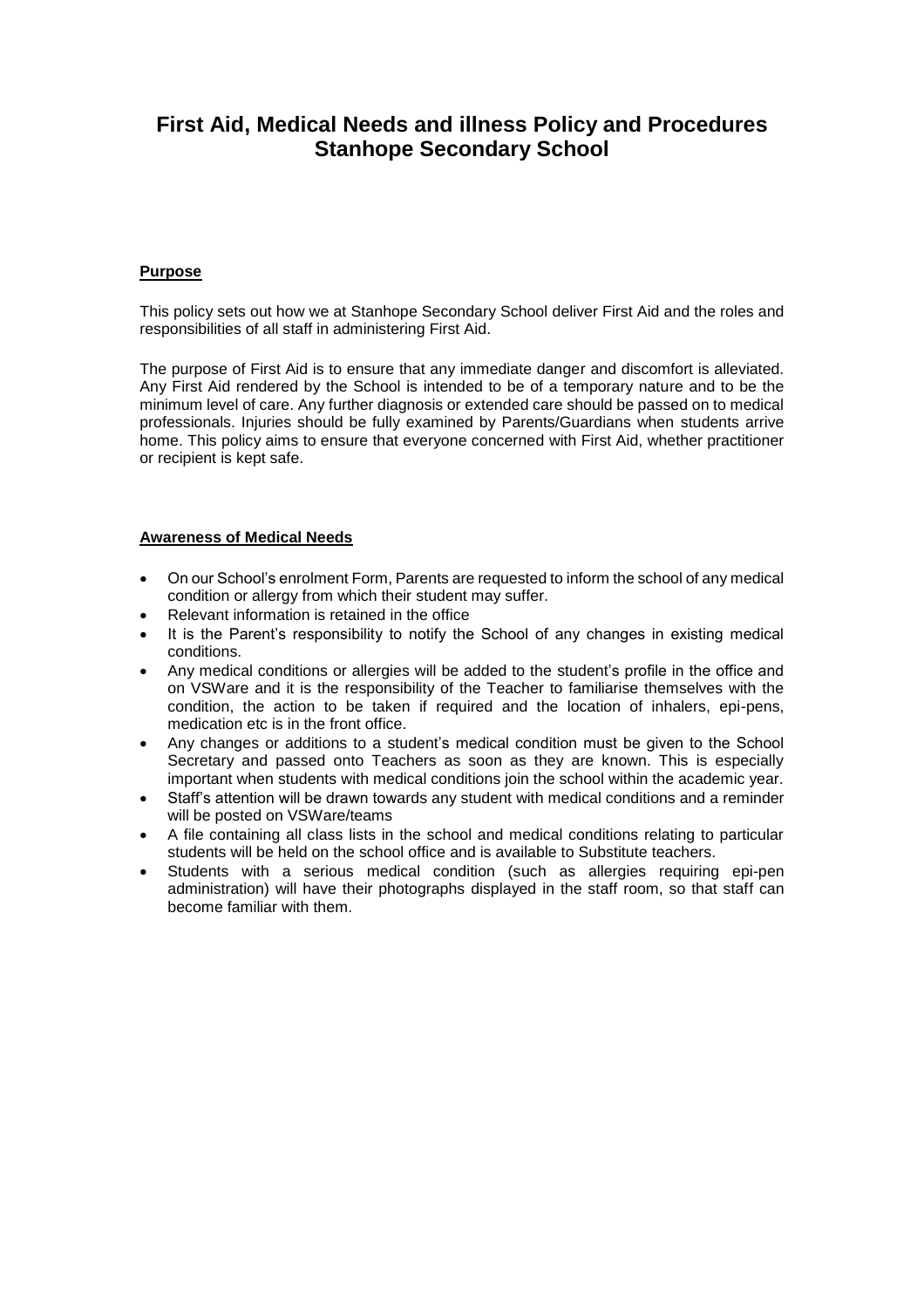#### **Illness at School**

- If a student is taken ill whilst in the classroom, the Teacher will assess the condition of the student and if they feel that the student needs to go home they will send the student down to the office with another student.
- The student will be assessed and parents contacted it is the responsibility of the parent to decide if the student needs to go home or get further medical attention/assessment. If the parent cannot be contacted, the other contact as prioritised by the parent on the data collection sheet will be attempted to be contacted.
- If a Parent cannot be contacted, a voice mail message will be left, if that facility is available on their phone.
- In the event of not being able to contact a parent, an ambulance may be called.

#### **Administration of Medicines**

 Our school does not administer medicines to students, except for emergency use of a EPI-Pen

#### **Dealing with Common Illnesses and Infections**

- Any student who suffers from diarrhoea or vomiting during the school day will be required to be collected and taken home.
- Any student who has suffered from diarrhoea or vomiting must not return to school until they have been completely clear of symptoms for 24 hours.
- It is the responsibility of the Parent to ensure that the health and safety of everyone at school is considered when deciding when to return their student to school.
- If a student is found to have live head lice, their Parents will be informed by the school office. All of the other student's in that class will be given a standard letter from the HSE 'Infection in Schools' manual to take home, asking their Parents to inspect their heads and to treat any infestation accordingly.
- The Parents of any student suspected of having a highly infectious condition will be contacted. If the infection is severe, they will be asked to collect the student. If it is minor, they will be asked to seek advice about treatment from their GP.
- Parents can seek advice from the HSE about other common illnesses and infections.